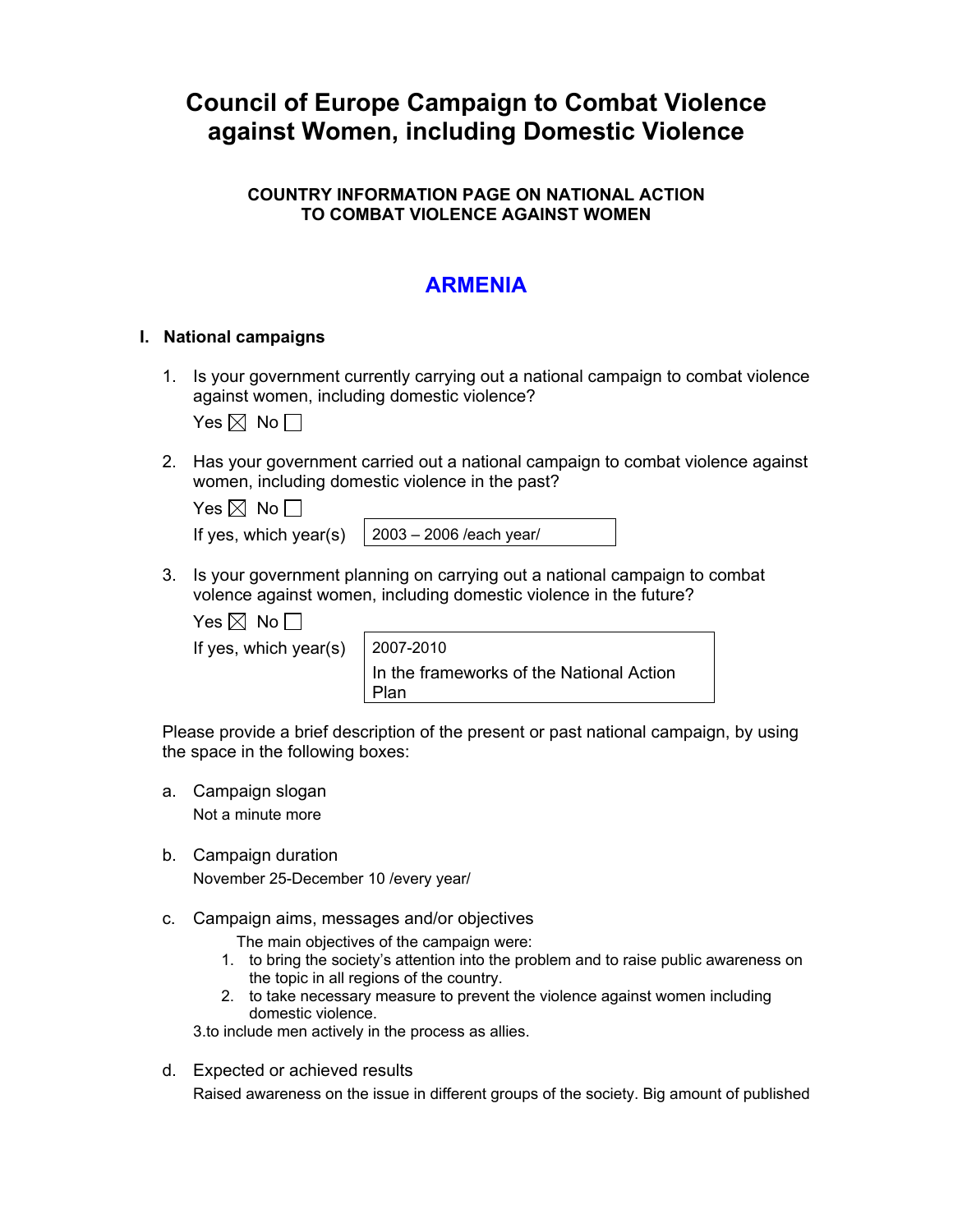materials /booklets, brochures, placards/ were distributed during the campaign, different round tables, discussions took place with participation of different stakeholders /state institutions, international organizations, NGOs, mass media representatives/.

e. Campaign website address

#### **II. National Plan of Action**

-

1. Has your government adopted a national plan of action to combat violence against women, including domestic violence?

| Yes $\boxtimes$ No $\Box$ |           |
|---------------------------|-----------|
| If yes, which year        | 2004-2010 |

- 2. Is your government currently implementing a national plan of action to combat violence against women, including domestic violence?
	- Yes  $\boxtimes$  No  $\Box$
- 3. Has your government implemented a national plan of action to combat violence against women, including domestic violence in the past?

| 1998-20 |
|---------|
|         |

4. Is your government planning on implementing a national plan or action to combat violence against women, including domestic violence in the future?

Yes  $\boxtimes$  No  $\Box$ 

If yes, which year(s)  $\vert$  2007-2010

Please provide a brief description of the national plan of action, by using the space in the following boxes:

a. Aims, activities and expected or achieved results of the national plan of action

1. Ensuring research into the phenomenon of violence and generating concise information*.*

2. Developing effective arrangements to protect the rights and lawful interests of women and girls.

3. Facilitating the prevention of prostitution and sexual exploitation.

4. Developing arrangements and methods to address the consequences of violence in families of violence victims.

b. Duration of the national plan of action 4 years

c. National Plan of Action website address

-